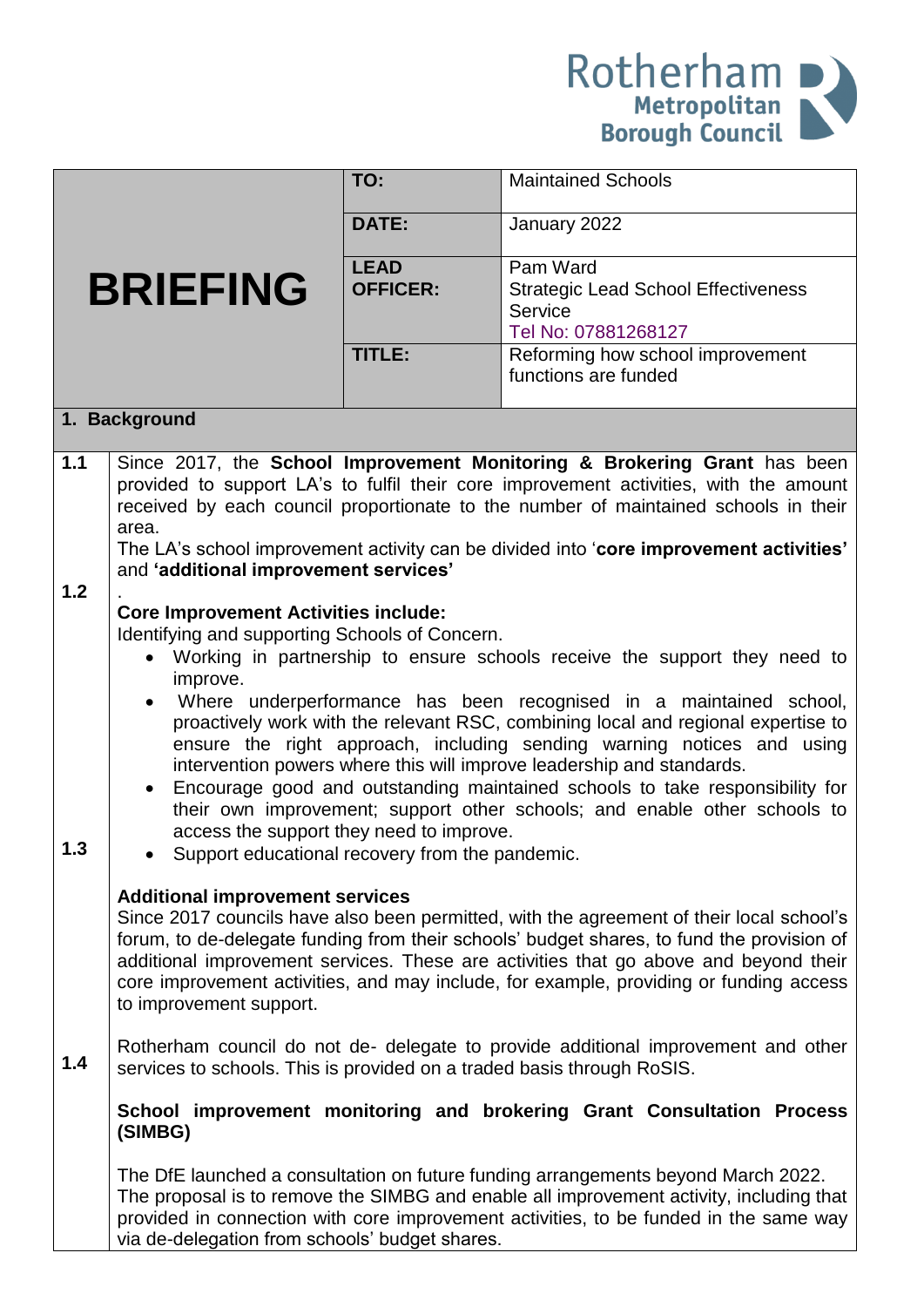| 1.5  | Subject to the outcome of this consultation, DfE are proposing to phase in this change<br>over two years, with the grant being paid at a 50% level in 2022-23, with full removal<br>taking place in April 2023.                                                                                                                                                                                                                                                           |  |  |
|------|---------------------------------------------------------------------------------------------------------------------------------------------------------------------------------------------------------------------------------------------------------------------------------------------------------------------------------------------------------------------------------------------------------------------------------------------------------------------------|--|--|
| 1.6  | The DfE rational for the change and consultation is to create greater parity between how<br>school improvement is funded in the maintained sector and the academy sector, by<br>enabling local authorities to ask maintained schools to contribute to the cost of it.                                                                                                                                                                                                     |  |  |
| 1.7  | This proposal links to the government's longer-term ambition for all schools to become<br>academies - where councils would no longer maintain schools.                                                                                                                                                                                                                                                                                                                    |  |  |
| 1.8  | DfE support will still be made through curriculum and behaviour hubs, Teaching School<br>Hubs and funded support from an NLE for any school that Ofsted judge RI.                                                                                                                                                                                                                                                                                                         |  |  |
| 1.9  | RMBC are now consulting with Maintained schools around de-delegated funding to<br>support core school improvement activities currently utilised through SIMBG.                                                                                                                                                                                                                                                                                                            |  |  |
|      | This is being carried out in two ways. All maintained heads were invited to a face-to-face<br>consultation on 10 <sup>th</sup> December person through the maintained heads group so that a<br>wider level of dialogue around this could be captured and inform a clear position as we<br>go forward. At this meeting there was agreement to support de-delegation to fund core<br>activities.                                                                            |  |  |
| 1.10 | Through direct consultation (paper based) with all maintained heads following the<br>national consultation closure.                                                                                                                                                                                                                                                                                                                                                       |  |  |
|      | 2. Key Issues                                                                                                                                                                                                                                                                                                                                                                                                                                                             |  |  |
| 2.1  | DfE proposal<br>Remove the School Improvement Monitoring & Brokering Grant which is currently<br>allocated to local authorities to support school improvement activities.<br>Make provisions within the School and Early Years Finance Regulations for the<br>financial year 2022-23 to allow local authorities to fund all of their school<br>improvement activity (including all core school improvement activities) via de-<br>delegation from schools' budget shares. |  |  |
| 2.2  | Impact on school budgets.                                                                                                                                                                                                                                                                                                                                                                                                                                                 |  |  |
|      | Schools funding is increasing by 3.2% overall in 2022/2023. As a consequence all<br>schools will see an increase in their funding allocation compared to 2021/2022.<br>Agreement to de-delegate will have limited impact on individual school budgets due to<br>this year on year % increase.                                                                                                                                                                             |  |  |
| 2.3  | RMBC are seeking the views of all maintained school                                                                                                                                                                                                                                                                                                                                                                                                                       |  |  |
| 2.4  | <b>Option 1</b><br>De-delegate at a rate of £10 per pupil, to continue current core school Improvement<br>activities. In 2022-2023 financial year this will equate to 50% of the reduction in school<br>improvement brokerage grant as outlined below.                                                                                                                                                                                                                    |  |  |
|      | <b>Core Improvement Activities</b>                                                                                                                                                                                                                                                                                                                                                                                                                                        |  |  |
|      | Identifying and supporting Schools of Concern.<br>Working in partnership to ensure schools receive the support they need to<br>improve.                                                                                                                                                                                                                                                                                                                                   |  |  |
|      |                                                                                                                                                                                                                                                                                                                                                                                                                                                                           |  |  |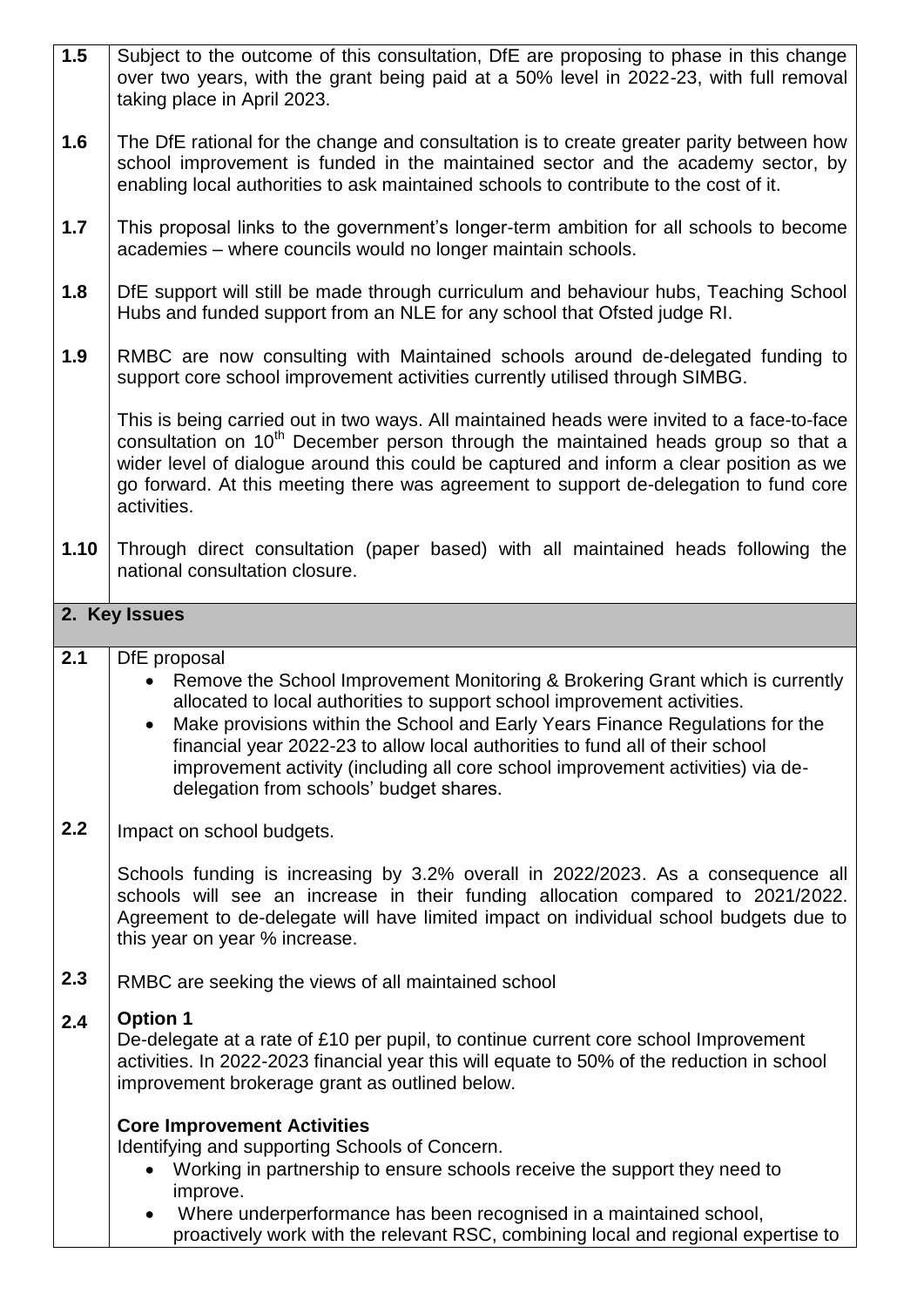| 2.5 | ensure the right approach, including sending warning notices and using<br>intervention powers where this will improve leadership and standards.<br>Encourage good and outstanding maintained schools to take responsibility for<br>their own improvement; support other schools; and enable other schools to<br>access the support they need to improve.<br>Support educational recovery from the pandemic.<br><b>Option 2</b><br>De-delegate at a higher rate of £19 per pupil to support additional improvement services<br>beyond the current core school improvement activities.                                                                                                                                                                                                                                                                                            |  |  |
|-----|---------------------------------------------------------------------------------------------------------------------------------------------------------------------------------------------------------------------------------------------------------------------------------------------------------------------------------------------------------------------------------------------------------------------------------------------------------------------------------------------------------------------------------------------------------------------------------------------------------------------------------------------------------------------------------------------------------------------------------------------------------------------------------------------------------------------------------------------------------------------------------|--|--|
|     | <b>Additional Improvement Services</b><br>Risk assessment for all maintained schools.<br>School improvement officers to provide early support and challenge to improve<br>$\bullet$<br>individual school performance.<br>School improvement officers working in partnership with all maintained schools to<br>$\bullet$<br>ensure schools identify and receive the support they need.<br>Broker and commission the implementation of a support package and monitor<br>and quality assure the impact of the support.<br>Half-termly school improvement visits.<br>$\bullet$<br>Support for maintained schools that are due an Ofsted inspection and throughout<br>$\bullet$<br>the Ofsted inspection process.<br>Facilitating partnership working between the maintained schools.<br>Provide regular communications and updates for maintained schools on local and<br>$\bullet$ |  |  |
| 2.6 | national strategies and policies that inform the work of schools.<br>In line with the DfE consultation we have not provided an option to not de-delegate as it<br>is expected that all council core school improvement activities, will be funded via de-<br>delegation, with any non-statutory services which councils choose to continue to offer<br>either provided on a traded basis or also funded through de-delegation.                                                                                                                                                                                                                                                                                                                                                                                                                                                  |  |  |
|     | 3. Key Actions and Timelines                                                                                                                                                                                                                                                                                                                                                                                                                                                                                                                                                                                                                                                                                                                                                                                                                                                    |  |  |
| 3.1 | December 2021 / Early January 2022 Government publishes its response to the<br>consultation, confirming its intentions.                                                                                                                                                                                                                                                                                                                                                                                                                                                                                                                                                                                                                                                                                                                                                         |  |  |
| 3.2 | December 2021 / January 2021 Councils agree de-delegation for FY 2022-23 with their<br>schools forums.                                                                                                                                                                                                                                                                                                                                                                                                                                                                                                                                                                                                                                                                                                                                                                          |  |  |
| 3.3 | Provisions made within the School and Early Years Finance (England) Regulations<br>allowing councils to de-delegate to fund all improvement activity, including core<br>improvement activities, from FY 2022-23 onward.                                                                                                                                                                                                                                                                                                                                                                                                                                                                                                                                                                                                                                                         |  |  |
| 3.4 | Amendments made to relevant government guidance relating to council school<br>improvement activity.                                                                                                                                                                                                                                                                                                                                                                                                                                                                                                                                                                                                                                                                                                                                                                             |  |  |
| 3.5 | By April 2022 School and Early Years Finance (England) Regulations 2022-23 come<br>into effect, allowing councils to de-delegate for all council school improvement functions.                                                                                                                                                                                                                                                                                                                                                                                                                                                                                                                                                                                                                                                                                                  |  |  |
| 3.6 | April 2022 the Grant is reduced by 50% on a per school basis. 11 Date Proposal April<br>2023 the Grant is removed entirely.                                                                                                                                                                                                                                                                                                                                                                                                                                                                                                                                                                                                                                                                                                                                                     |  |  |
| 3.7 | Response to this consultation is required by Monday 10 <sup>th</sup> January.                                                                                                                                                                                                                                                                                                                                                                                                                                                                                                                                                                                                                                                                                                                                                                                                   |  |  |
| 3.8 | De-delegation for the financial year 2022-2023 is required to be agreed by 21 <sup>st</sup> January<br>2022.                                                                                                                                                                                                                                                                                                                                                                                                                                                                                                                                                                                                                                                                                                                                                                    |  |  |